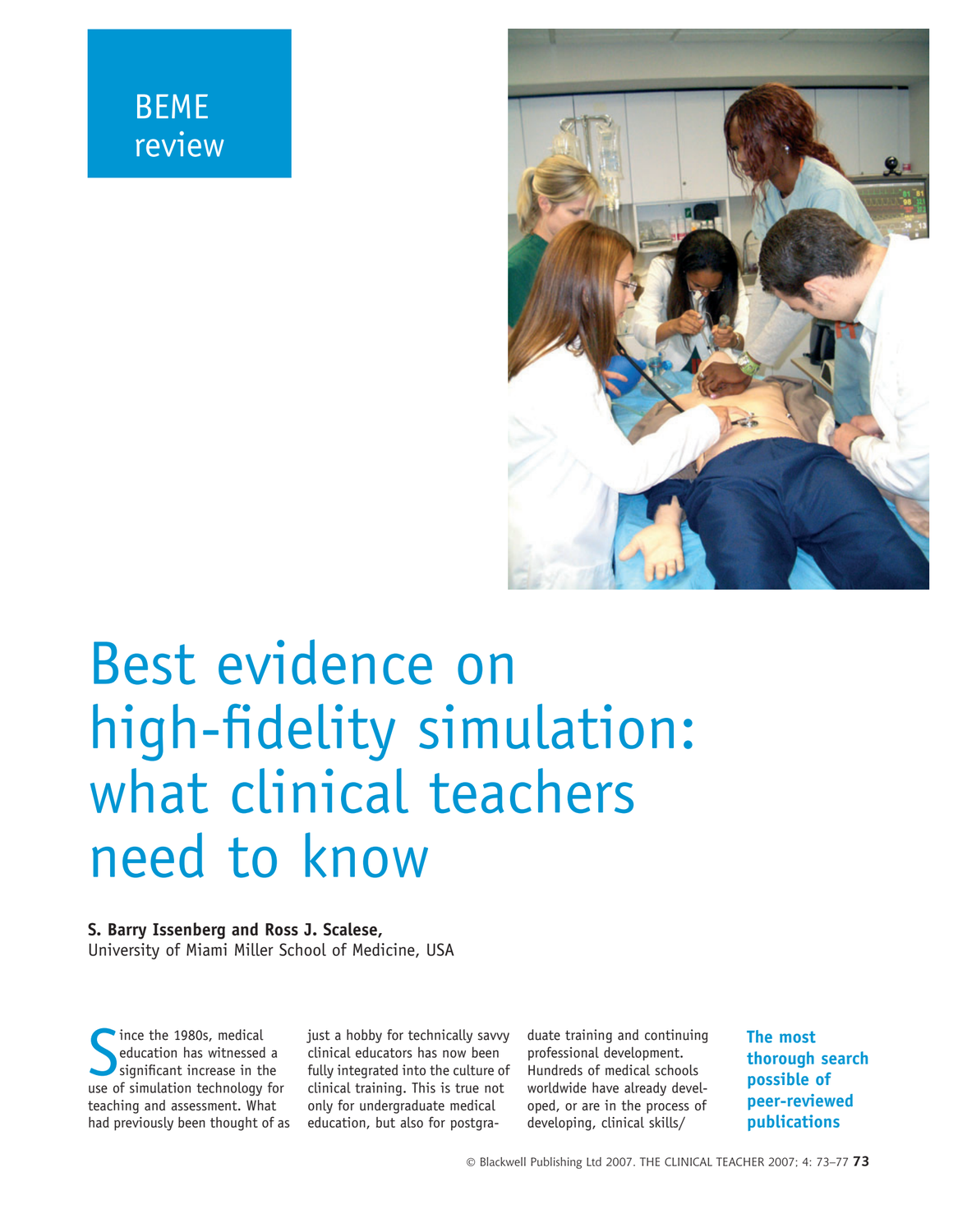Providing feedback is the most important feature of simulation



simulation centres providing a wide range of simulations. $<sup>1</sup>$  How-</sup> ever, the significant allocation of funding and resources required for high-fidelity simulations demands evidence that this investment will yield positive outcomes. With this in mind, the Best Evidence Medical Education (BEME) Collaboration invited our group to review and synthesise existing evidence in educational science that addressed the question: 'What are the features and uses of highfidelity medical simulations that lead to the most effective learning?' Our findings yielded a list of ten features that clinical teachers should be aware of and adopt when using high-fidelity simulations.

In 2005, we published a paper detailing the processes involved in a systematic literature review: the identification of articles, extraction of data, and analysis and synthesis of findings.<sup>2</sup> We searched five literature databases (ERIC, MEDLINE, PsycINFO, Web of Science, and TimeLIT) using 91 single search terms and concepts, and Boolean combinations of these. We also hand-searched specialist journals, posted internet queries using Google, and reviewed the 'grey literature' (for example, conference

proceedings). The aim was to perform the most thorough search possible of peer-reviewed publications, as well as unpublished reports in the literature that had been judged for academic quality.

We then employed four screening criteria to reduce the initial pool of 670 journal articles (more than 2,100 abstracts) to a focused set of 109 studies. These criteria were: (a) the elimination of review articles in favour of empirical studies; (b) the use of a simulator as an educational assessment or intervention, with learner outcomes measured quantitatively; (c) comparative research, either experimental or quasi-experimental; and (d) research that involves simulation solely as an educational intervention.

Nine independent coders extracted data systematically from the 109 eligible journal articles, each coder using a standardised data extraction protocol. Qualitative data synthesis and tabular presentation of research methods were used, because heterogeneity of research designs, educational interventions, outcome measures and the time-frame available precluded

data synthesis using meta-analysis. The coding accuracy and inter-rater agreement for features of the journal articles was high. While the quality of the published research is generally weak, the weight of the best available evidence identified ten features and uses of high-fidelity medical simulations (in a range of specialties including anaesthesiology, cardiology and surgery) that lead to effective learning. We recommend that these features are considered as a minimum when using simulations in the clinical teaching and training of others.

## **FEEDBACK**

Not surprisingly, we found that providing feedback to learners regarding their performance is the single most important feature of simulation-based medical education towards the goal of effective learning. Focused constructive feedback can also slow the decay of acquired skills, as well as allowing learners to self-assess and monitor their progress towards skill acquisition and maintenance. Sources of feedback may be 'built-in' to a simulator in such a way that learners' actions result in a direct response from the simulator. For example, while defibrillating a 'patient' in cardiac arrest, the learner can view the response on the adjacent cardiac monitor. Alternatively, clinical teachers may also give feedback in 'real time' during educational sessions, or provide it *post hoc* by viewing a video recording of the simulation-based educational activity. Remember: the source of the feedback is less important than its presence.

# REPETITIVE PRACTICE

Opportunities for learners to engage in focused, repetitive practice – where the intent is skill improvement, not idle play – should be an essential

**Effective** learning stems from learner engagement in deliberate practice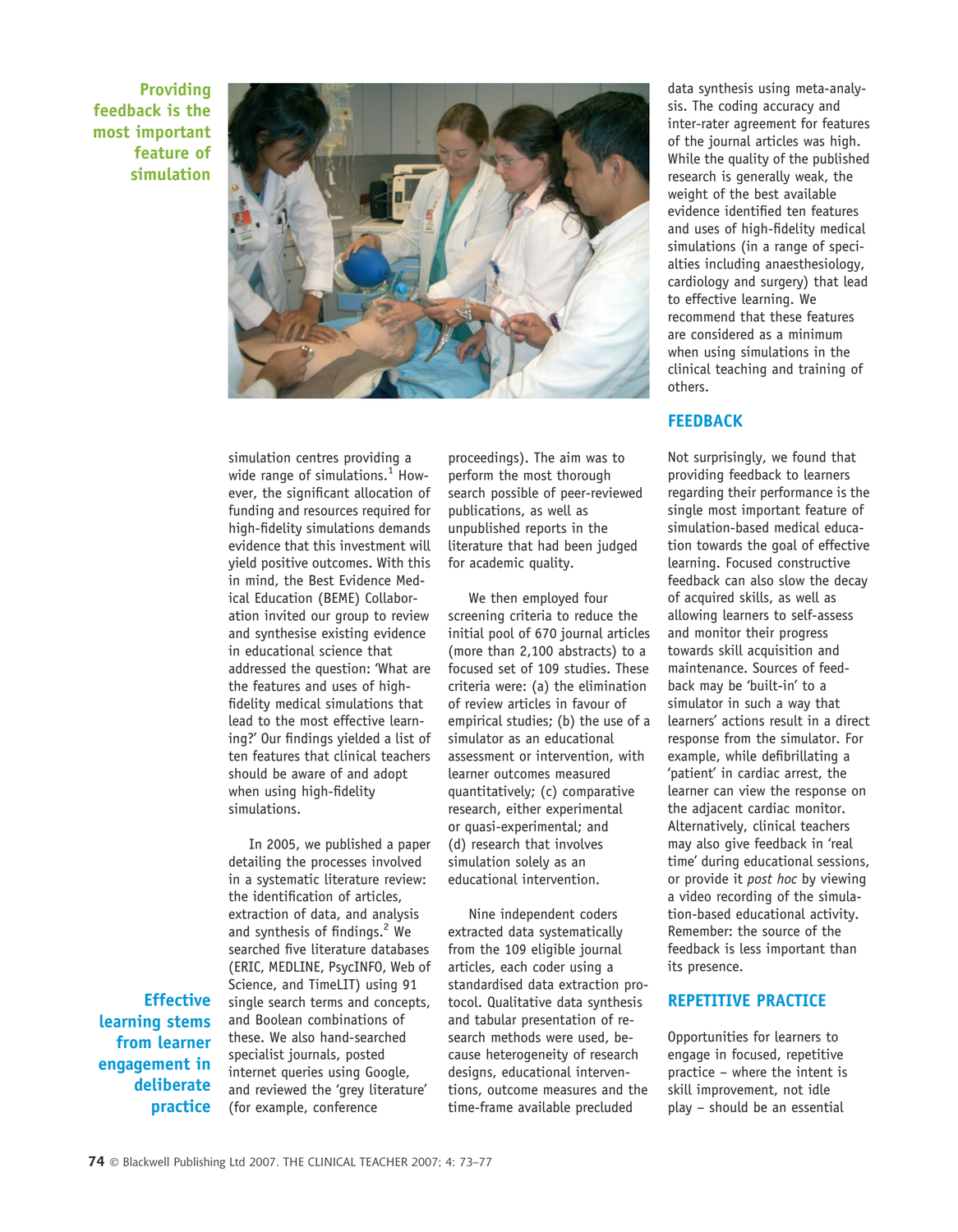learning feature of high fidelity medical simulations. Such practice involves intense and repeated learner engagement in a focused, controlled task, with the constant repetition giving learners the opportunity to detect and correct errors, polish their skills, and make their performance effortless and automatic. Recent research underscores the importance of repetition for clinical skill acquisition and maintenance, $3$  and it has been shown that learners who are given opportunities for repetitive practice acquire necessary skills over shorter time periods than those with only routine exposure during clinical patient-care activities. This is an important factor when transferring the use of the learnt skills to real patients. Finally, the 'dose' of practice necessary should be determined by the learner's need rather than the instructor's demand. And simulators must be available (that is, to accommodate learner schedules) and in physically convenient locations (that is, close to hospital wards and clinics), to enable learners to practice skills repetitively.

# CURRICULUM INTEGRATION

The integration of simulationbased exercises into the standard medical school or postgraduate educational curriculum is an essential feature of their effective use. Simulation-based education should not be an extraordinary activity; rather, educators should build simulations into the learners' normal training schedule and should base this instruction on the ways in which they will ultimately evaluate learner performance. Simulation should not be dependent on a single 'champion', who often has competing research and/or patient-care responsibilities, but be fully adopted within the wider educational programme of the medical school. Effective medical learning stems from learner engagement in deliberate

practice, with clinical problems and devices in simulated settings in addition to patient-care experience. Medical education using simulations must be a required component of the standard curriculum, as optional exercises arouse much less learner interest.

# RANGE OF TRAINING LEVELS

Learning is enhanced when trainees have the opportunity to engage in deliberate practice of medical skills across a wide range of levels of difficulty. Learners begin at the basic-skills level, demonstrate performance mastery against objective criteria and standards, and proceed to training at progressively higher levels of complexity. Each learner will have a different 'learning curve' in terms of shape and acceleration, although long-term learning outcomes, measured objectively, should be identical. Encouraging learners to master increasingly complex skills will slow the overall decay of skills over time.

# MULTIPLE LEARNING **STRATEGIES**

The adaptability of high-fidelity medical simulations to multiple

learning strategies is both a feature and a use of these educational devices. Desired outcomes, available resources, and the educational climate or culture of the institution will determine which strategies are adopted. Multiple learning strategies include, but are not limited to: (1) instructor-centred education involving either (a) large groups (for example, lectures); or (b) small groups (for example, tutorials); (2) small-group learning without an instructor; and (3) individual, independent learning. Of course, the optimal use of high-fidelity simulations in such different learning situations depends on the educational objectives being addressed and the extent of prior learning among the trainees. The bottom line is that the educational tools employed should match the stated educational goals. High-fidelity medical simulations that are adaptable to several learning strategies are more likely to fulfil this aim.

## CLINICAL VARIATION

High-fidelity medical simulations that can capture or represent a wide variety of patient problems or conditions may be more useful than simulations having a



High-fidelity medical simulations should feature clearly defined outcomes

Simulationbased education should not be an extraordinary activity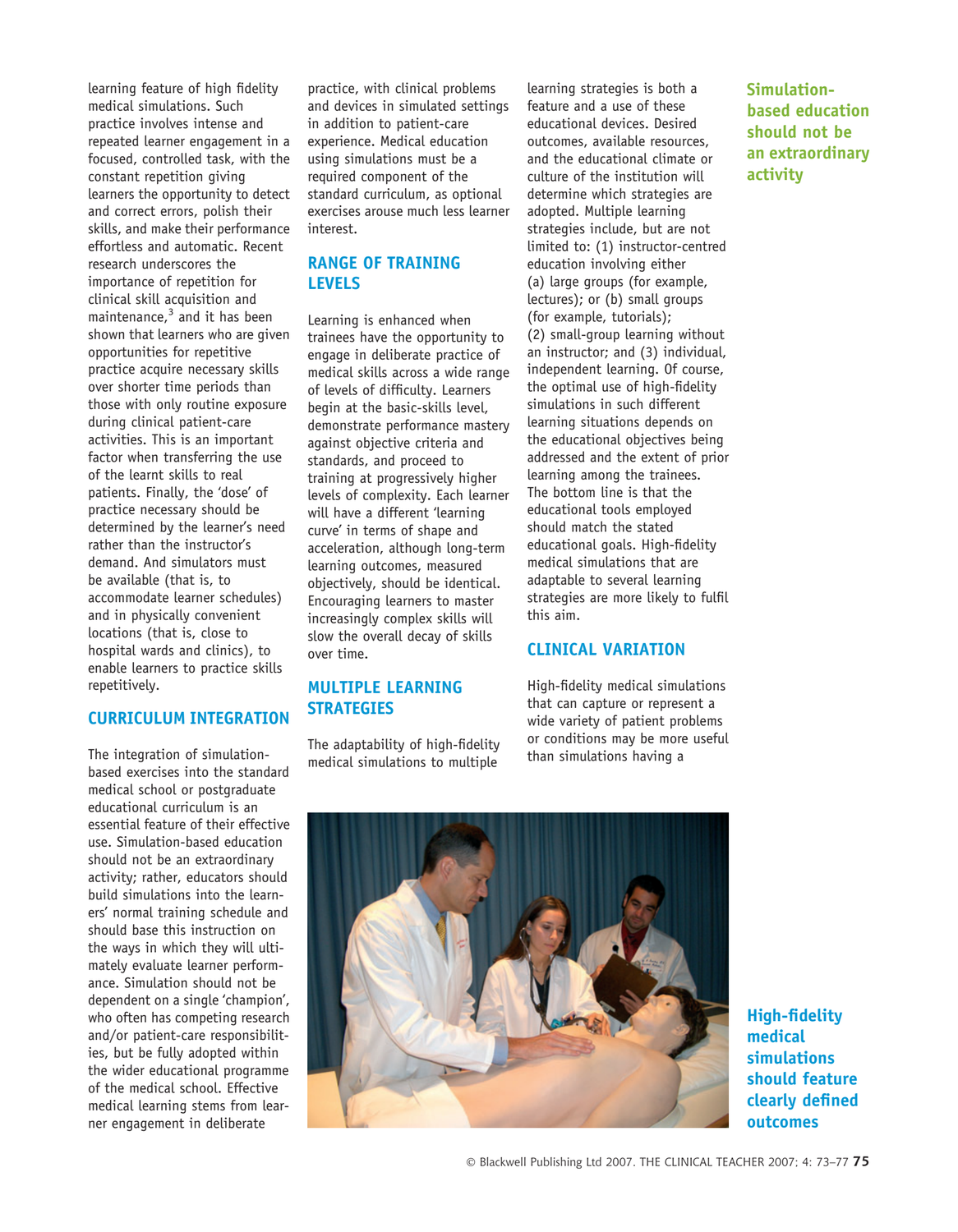Simulations allow complex clinical tasks to be broken down into their component parts



narrower focus. An exception to this, of course, is simulators designed for a specific task, such as carotid stent placement. Simulations capable of sampling from a broad universe of patient demographics, pathologies and responses to treatment can increase the number and variety of patients that learners encounter. Boosting the variety of simulated patients seen by learners also helps to standardise the clinical curriculum across educational sites. This gives 'equity' to smaller programmes, often in remote locations, where the range of real patients may be restricted. Such simulations can also give learners exposure and practice experience with rare, life-threatening patient problems, where the presentation frequency is low but the stakes are high. This provides more 'contextual experiences', which are critical to developing problem-solving skills.

# **CONTROLLED** ENVIRONMENT

In a controlled clinical environment, learners can make, detect and correct patient-care errors with no adverse consequences, and instructors can focus on the learners rather than the patients. In contrast to the uncontrolled character of most patient-care settings,

high-fidelity simulations are ideal for providing a controlled, forgiving environment. Education in a controlled environment allows instructors and learners to focus on 'teachable moments' without distraction, and take full advantage of opportunities for deliberate practice. This also reflects a clinical and educational culture focused on ethical training involving both learners and patients.<sup>4</sup>

# INDIVIDUALISED **LEARNING**

The opportunity for learners to have reproducible, standardised educational experiences where they are active participants, rather than merely passive bystanders, is an important aspect of the use of high-fidelity medical simulations, and learning experiences can be individualised and adapted to each student's unique learning needs. Simulations allow complex clinical tasks to be broken down into their component parts for educational mastery in sequence at variable rates, enabling learners to take responsibility for their own educational progress within the limits of curriculum governance. With individualised learning using high-fidelity medical simulations, the goal of uniform educational outcomes can be

achieved despite different rates of trainee progress.

# DEFINED OUTCOMES OR **BENCHMARKS**

In addition to individualised learning in a controlled educational environment, high-fidelity medical simulations should feature clearly defined outcomes or benchmarks for learner achievement. These are straightforward goals with tangible, objective measures of achievement. Learners are more likely to master key skills if the outcomes are defined and appropriate to their level of training.<sup>5</sup>

# SIMULATOR VALIDITY

There are many types of educational validity, both in the presentation of learning materials and in measuring educational outcomes. A high degree of realism or fidelity provides an approximation to complex clinical situations, principles and tasks. Thus high simulator validity is important to help learners increase their visuo-spatial perceptual skills and to sharpen their responses to critical incidents. Clinical learners desire this realism (face validity) during their hands-on experiences. It is important to note, however, that the desired outcome should be matched with the appropriate degree of fidelity; a wide range of competencies can be learned and mastered with relatively low-fidelity simulators.

Many of these features are consonant with Ericsson's model of deliberate practice to achieve mastery in professional performance.<sup>2</sup> Most of the features are not unique to high-fidelity simulations, but rather reflect sound principles of good educational practice. We advise clinical teachers who use simulations to train and evaluate learners to incorporate as many